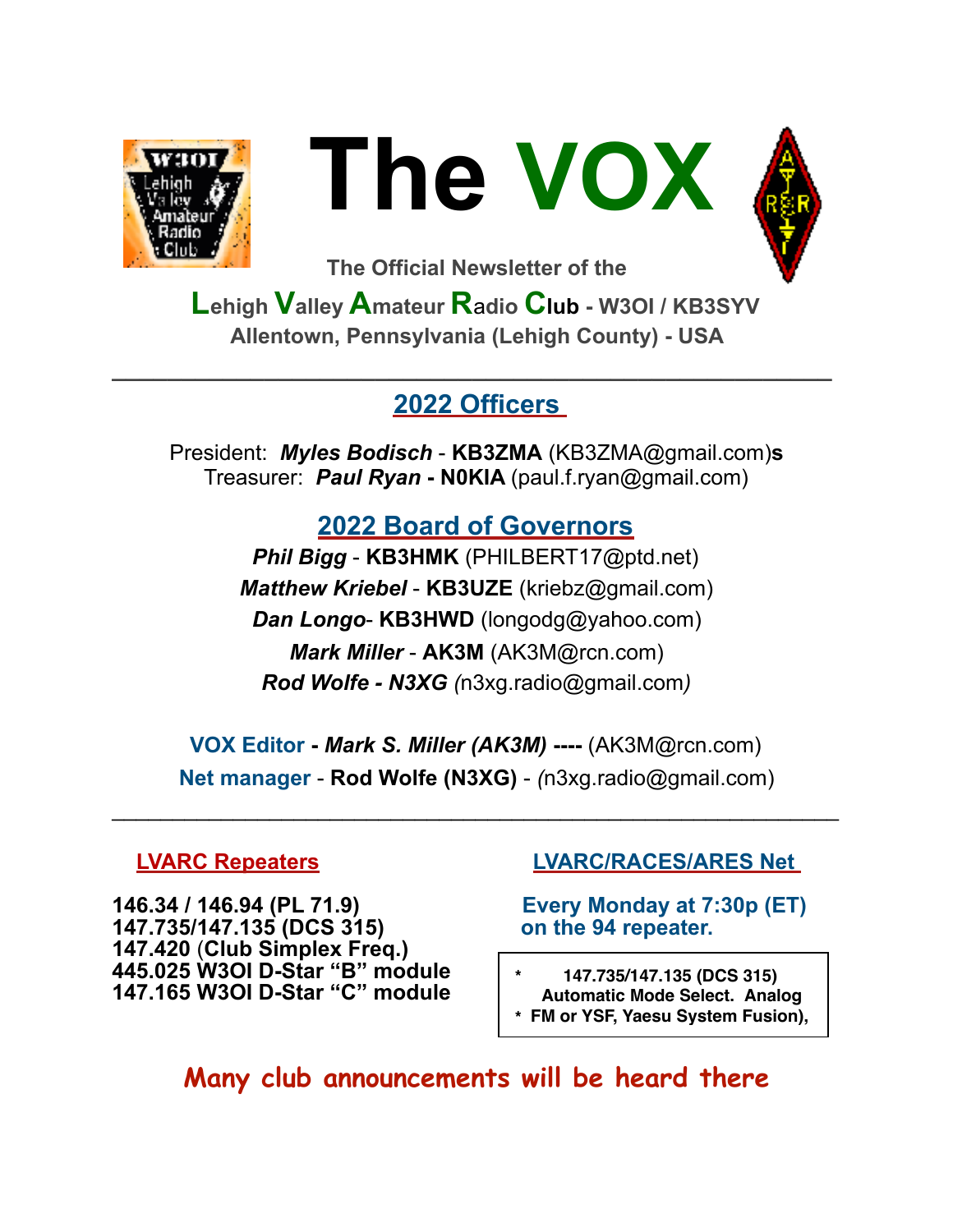The **May 3** LVARC **m**eeting will be held on **Tuesday May 3,** 2022 using **ZOOM** *AND* **In-Person** at **7:30p.** 

The scheduled program: **"***Portable HF Radios***"** - Scott (KB3YOT) *Plan to attend this Meeting*

**The LVARC holds it's monthly meeting the FIRST TUESDAY of every month BOTH In Person AND using ZOOM at 7:30p Eastern time. Meetings are held at the Tri-Clover Fire Co. in Orefield, PA.** 

# LVARC TEST SESSIONS

The LVARC test sessions are held the **THIRD FRIDAY of EVERY OTHER MONTH.**

Contact Mark Miller (AK3M) at **[AK3M@rcn.com](mailto:AK3M@rcn.com)** for details.

# **REGISTRATION IS REQUIRED**

**If you have questions, contact Mark (AK3M) at [AK3M@rcn.com](mailto:AK3M@rcn.com)**

**UpComing 2022 LVARC Programs**

May 3 - **"***Portable HF Operations***"** - Scott (KB3YOT)

**Note:** — Programs or topics are subject to change.

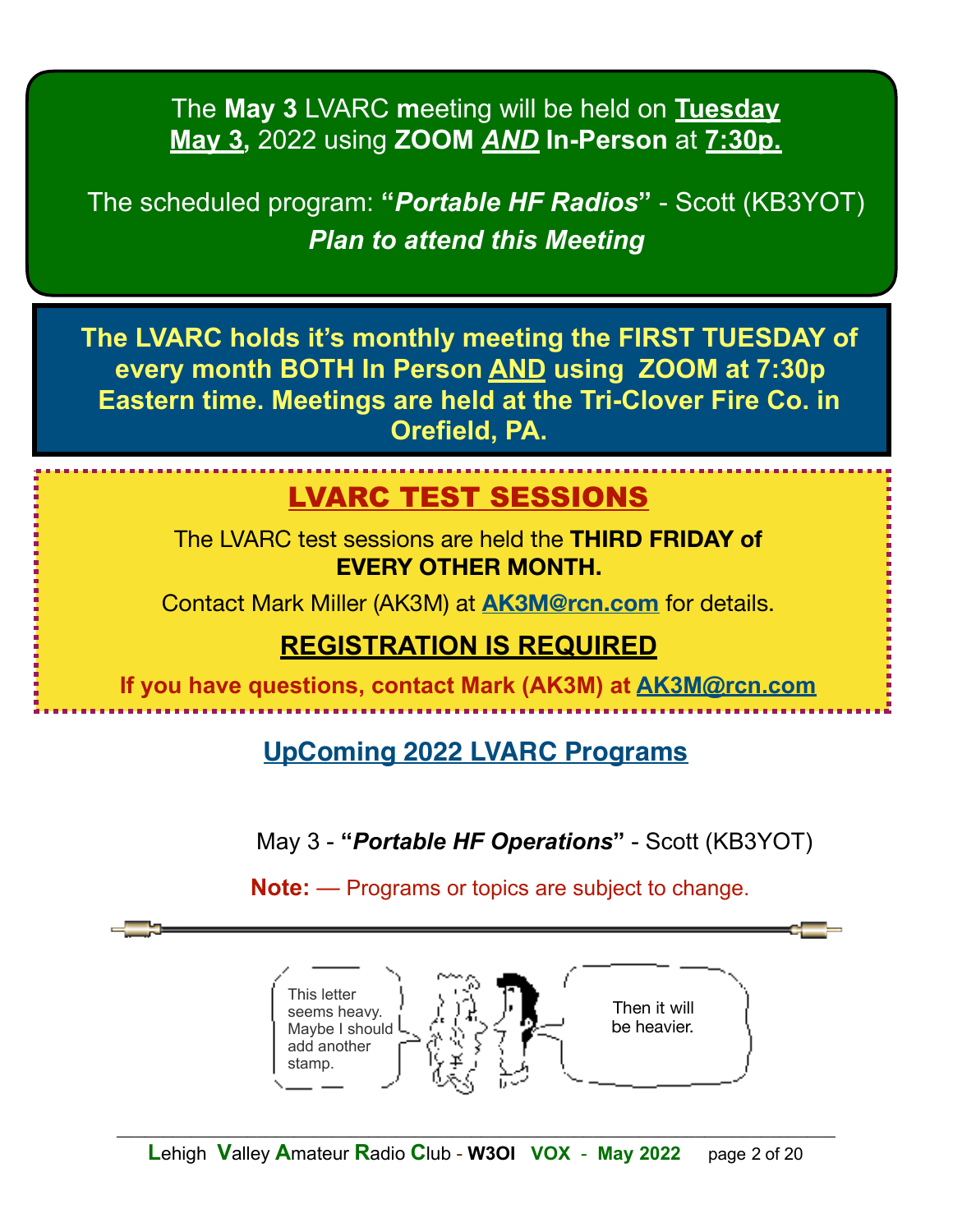# **This Month In Ham Radio**

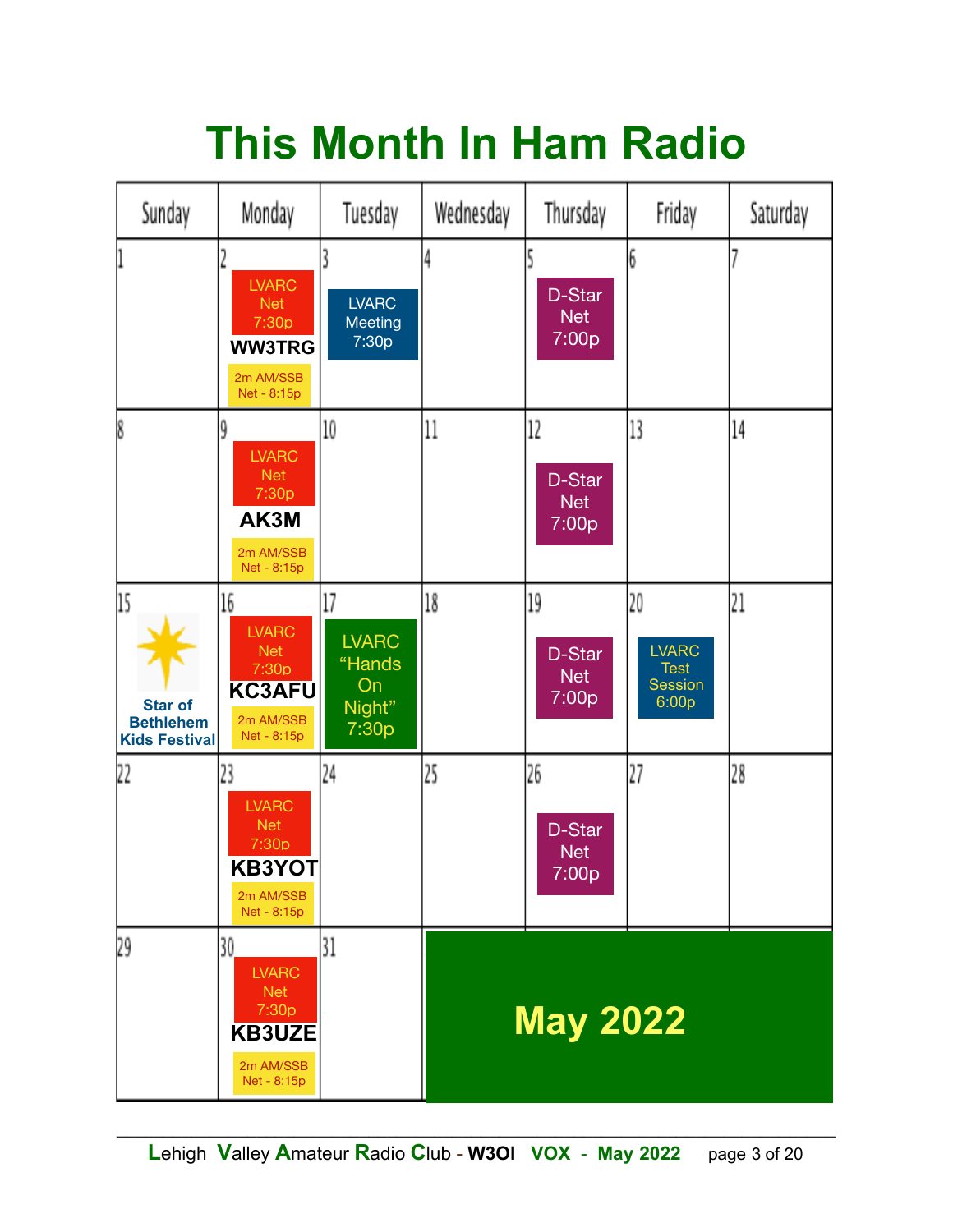# **2022 LVARC Test Session Schedule**



**May 20 2022 August 19 2022 October 21 2022**



#### *Registration is NECESSARY.*

To register, contact Mark (AK3M) at **[AK3M@rcn.com](mailto:no_reply@apple.com)**.

# **Test Information Update**

The new Technician test will take effect on July 1, 2022

 **What Ever Happened To …?**



# **\$.99 chameleons from the Allentown Fair?**

Send your "What Ever Happened To…," to Mark (AK3M) for inclusion in a future issue of the VOX).

The **Hanover Township Spring 5K** (*Women Move for Health*) will be held on **Saturday June 11, 2002 starting at 0900.** 

Contact Mark (AK3M) for more information or to volunteer at **[AK3M@rcn.com](mailto:AK3M@rcn.com)**.



Your your help is needed! Mark your calendar and volunteer now.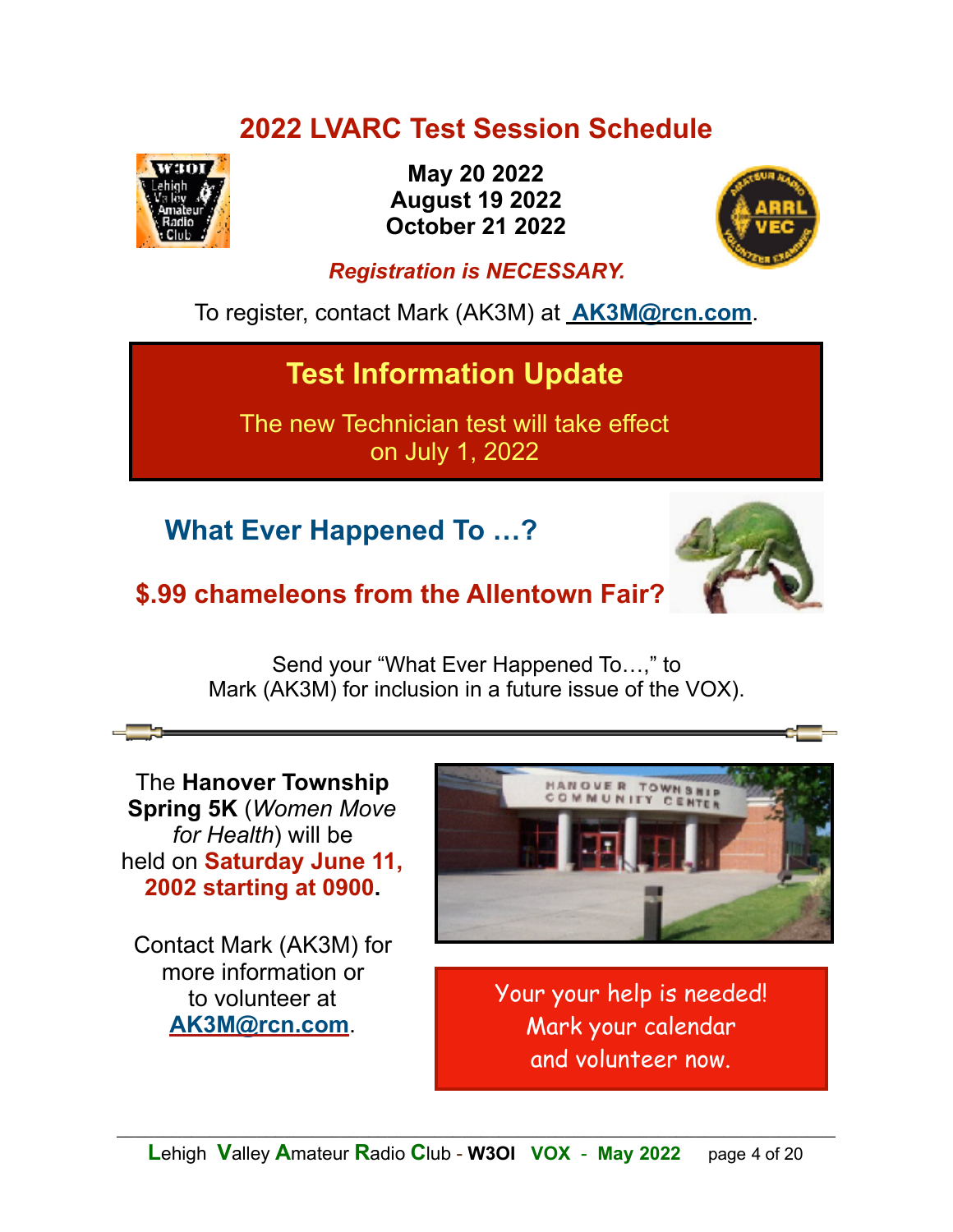

# **Something to Look Forward To …..**

**Field Day 2022** will be held on **June 25 and 26**. The LVARC will be holding Field Day at the Brickyard site again this year. Listen to the net, read the VOX and attend meetings for details as they develop.

The *Star Of Bethlehem Festival for Kids* will be held on **Sunday May 15**. This festival will be held rain or shine. It is designed to



educate children in art, science and the performing arts.

The festival starts at 12:00p and ends at 4:00p. It will be held at 123 W. Lehigh St, Bethlehem, PA 18018.

*The LVARC communications trailer is expected to be there!* 

# **LVARC VE QUIZ ANSWER**

(Answer from the April VOX)

The LVARC has how many qualified Extra class **V**olunteer **E**xaminers (VEs)?

- 1. 5
- 2. 7
- **3. 10**
- 4. 13





**ETIQUETTE** It is not necessary to say, "No traffic"<br> **ETIQUETTE** Not so the not central station saked for when checking into the Monday Night Net as the net control station asked for

stations with traffic at the beginning of the net. That would have been the time to state any traffic you would have. If you have no traffic, you need not respond. It is understood.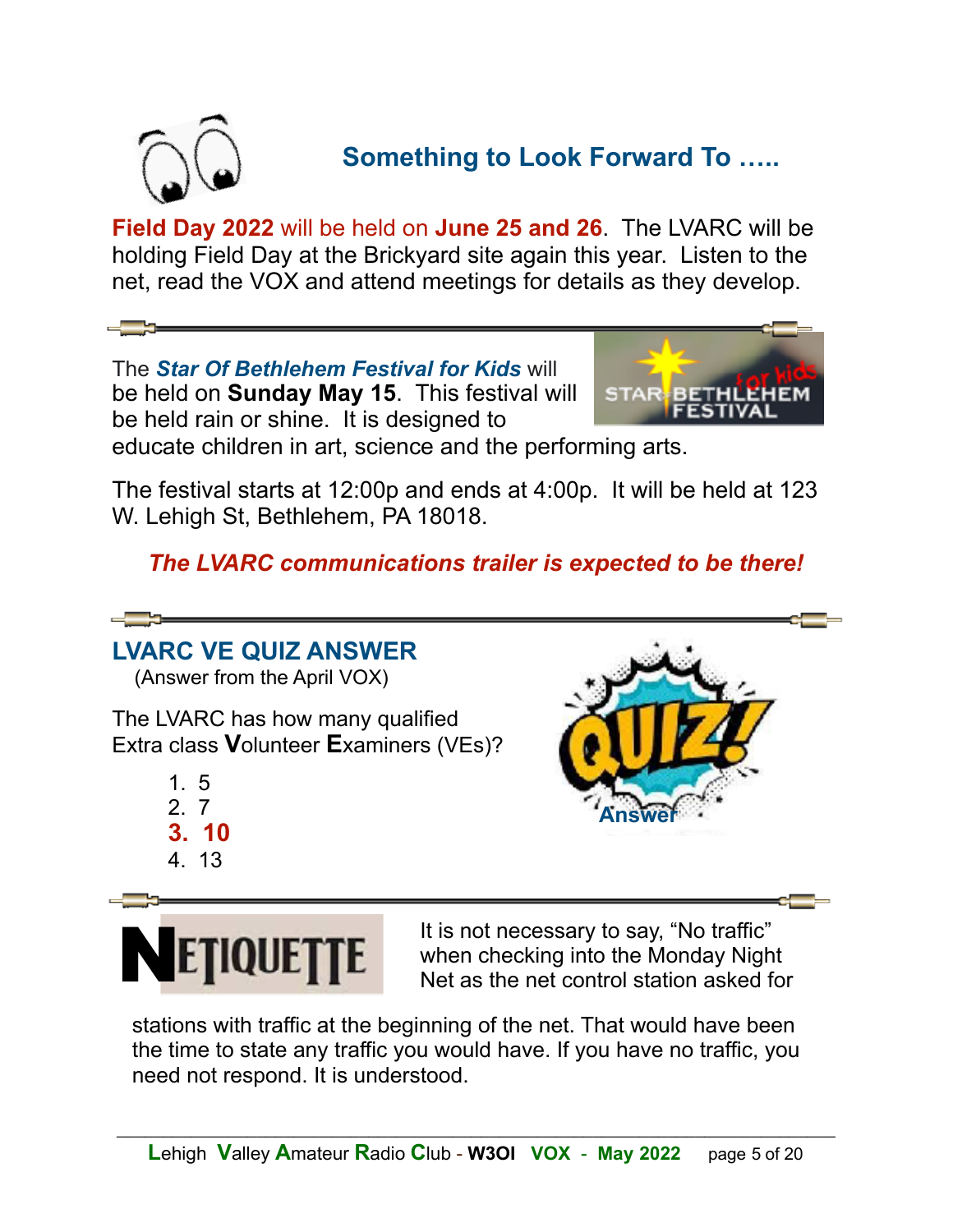# **2022 LVARC ARES Events**

If all goes well and past local events happen this year, here is a the list of ARES events for 2022. **Your help is needed.** Specific dates will be announced and be in the VOX. *Check your calendar and volunteer early!*



**June 11 (Saturday) —— Hanover Township Spring 5K**

**October 1 (Saturday) —- Women's 5K Classic**

**November (Sunday)** —- **Delaware & Lehigh Heritage Half Marathon Run/Walk**

\_\_\_\_\_\_\_\_\_\_\_\_\_\_\_\_\_\_\_\_\_\_\_\_\_\_\_\_\_\_\_\_\_\_\_\_\_\_\_\_\_\_\_\_\_\_\_\_\_\_\_\_\_\_\_\_\_\_\_\_\_\_\_\_

To volunteer for any ARES event, contact Mark (AK3M) at **[AK3M@rcn.com](mailto:AK3M@rcn.com)** or call **610-428-44-75**.

To volunteer for the D&L Half marathon (November), contact Rod (N3XG) at **[n3xg.radio@gmail.com](mailto:n3xg.radio@gmail.com)**.



# **Welcome New Hams!**

At the April 5, 2022 LVARC meeting the following were voted into the membership.

**CONGRATULATIONS** and welcome to the LVARC:

Edward Repyneck (**KC3SCN**) Bryan Clarke (**K3RNV**) Kevin Altmiller (**KC3TUP**) Joe Tomanik (**KC3TUN**) John Gilda (**K3DEW**)

Welcome them to the club when you hear them on the air!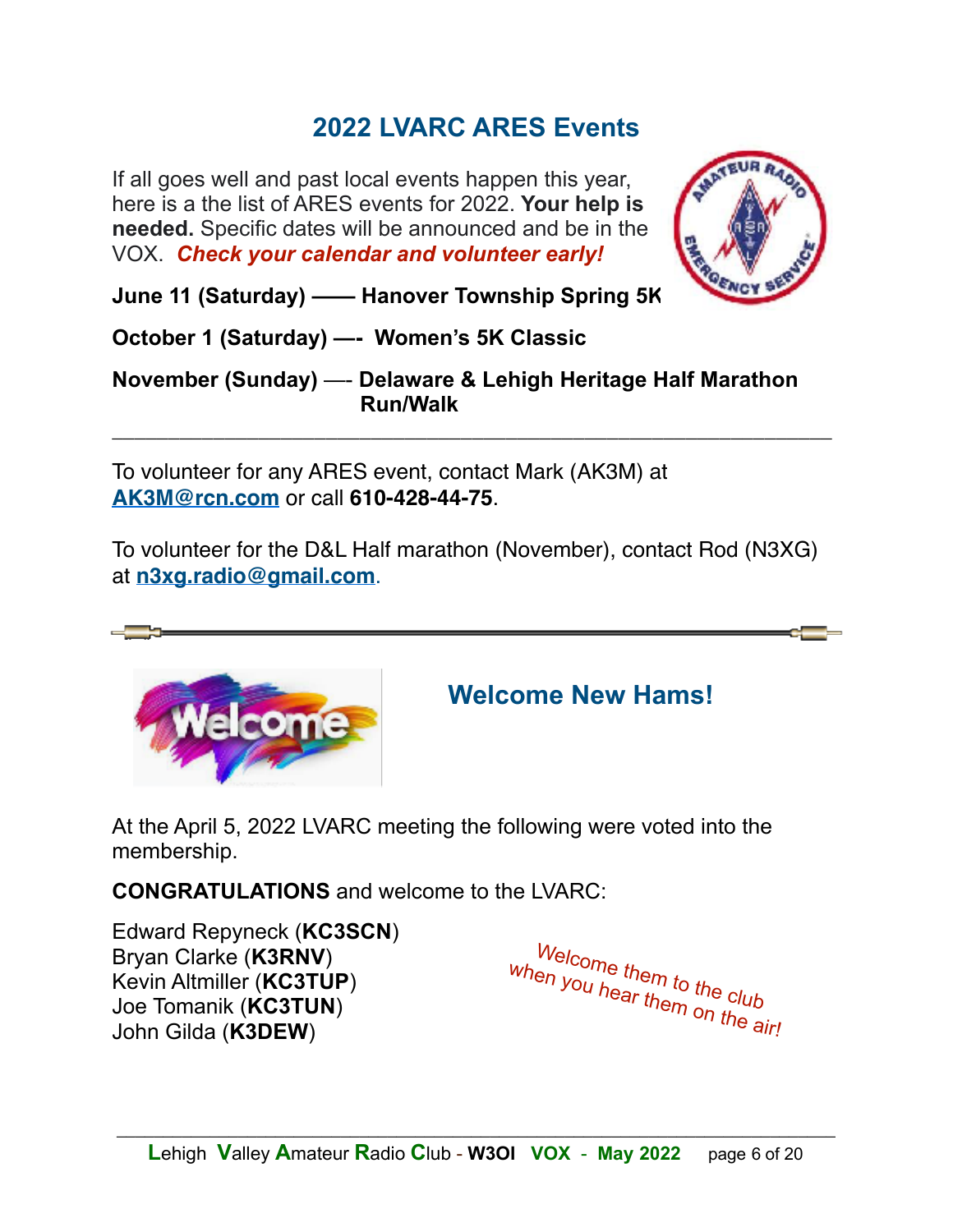#### **FCC Fee Increase**

(From the ARRL on April 1, 2022)

**READER SUBMISSION** Mark (AK3M)

The following is from an email from Maria at the ARRL on April 1, 2022. Notice of increased FCC fees has been around for the las few weeks. The specific details of these fees has changed several time and may continue to change. The following is the last notice I have received (April 1 2022).

\_\_\_\_\_\_\_\_\_\_\_\_\_\_\_\_\_\_\_\_\_\_\_\_\_\_\_\_\_\_\_\_\_\_\_\_\_\_\_\_\_\_\_\_\_\_\_\_\_\_\_\_\_\_\_\_\_\_\_\_\_\_\_\_

The FCC released a [Public Notice](http://arrl.informz.net/z/cjUucD9taT0yNDYwNTM4JnA9MSZ1PTUyMDMyMDUzOCZsaT0yNDYyOTk1NQ/index.html) on March 23, 2022, stating that the amateur radio application fees, including those associated with Form 605 application filings, would become **effective on April 19, 2022**. The Federal Communications Commission's authority to impose and collect fees is mandated by Congress.

The \$35 application fee, when it becomes effective on April 19, will apply to new, renewal, and modification applications that request a new vanity call sign. The fee will be per application.

Administrative updates, such as a change of name, mailing or email address, and modification applications to upgrade an amateur radio licensee's operator class\*, will be exempt from fees. (\*this new information was just confirmed by FCC staff on Tuesday, March 29.)

#### **VECs and Volunteer Examiner (VE) teams will not have to collect the \$35 fee at exam sessions**.

Once the FCC application fee takes effect, new applicants will pay the \$15 exam session fee to the ARRL VE team as usual and pay the \$35 application fee directly to the FCC by using the [CORES FRN](http://arrl.informz.net/z/cjUucD9taT0yNDYwNTM4JnA9MSZ1PTUyMDMyMDUzOCZsaT0yNDYyOTk1OA/index.html) Registration system. VEC and VE team licensing procedures will not change.

When the FCC receives the examination information from the VEC, it will email a link with payment instructions to each qualifying candidate. The candidate will have **10 calendar days**, from the date of the application file number being issued, to pay. After the fee is paid, and the FCC has processed an application, examinees will receive a second email from the FCC with a link to their official license or, in very rare instances, an explanation for why the application was dismissed or denied. The link will be valid for 30 days.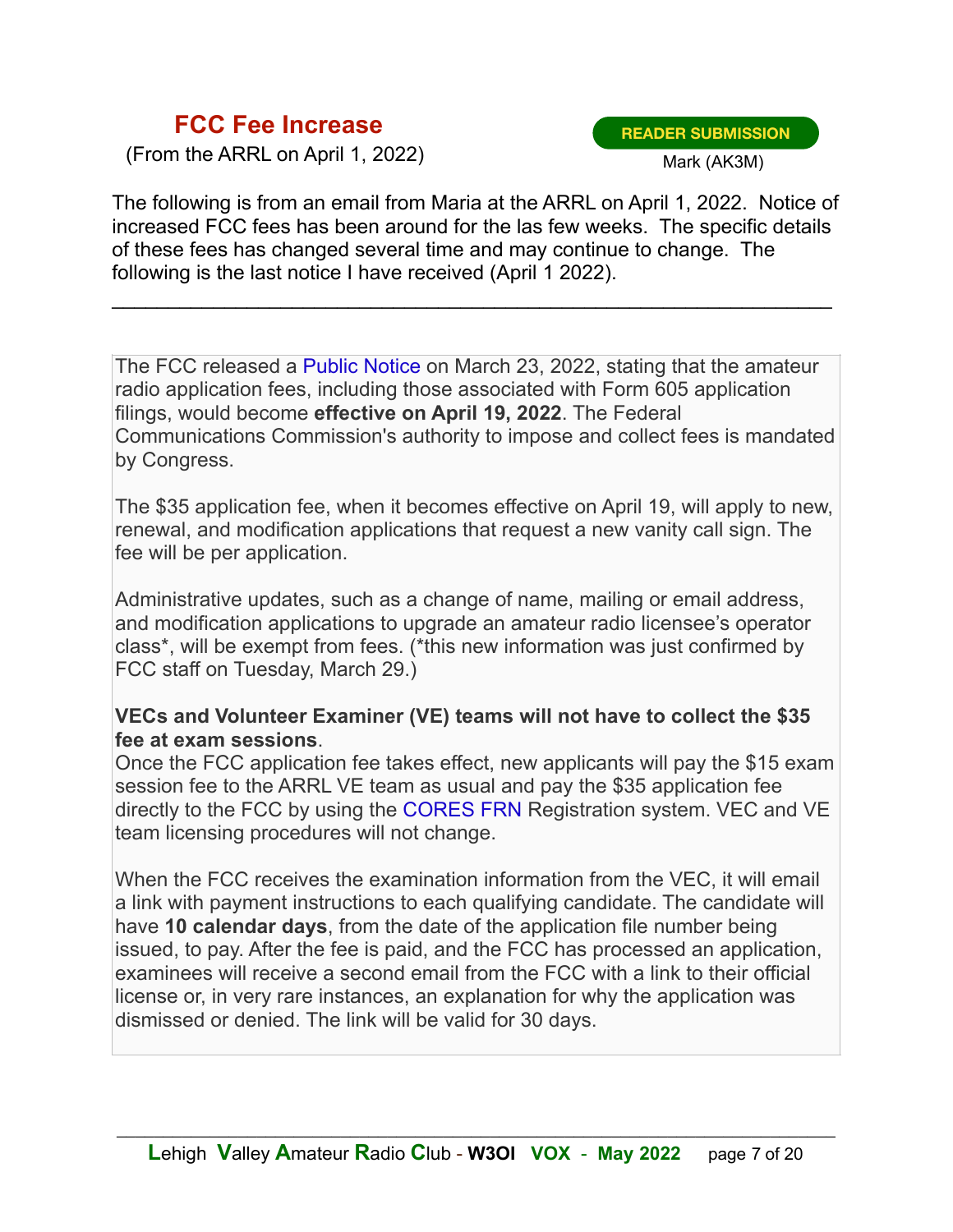

There will be an Emergency Preparedness Expo on **September 10** from **4:00p** to **7:00p** at *Springhouse West Park* - *4320 Farm Drive*.

Following the open house (at about 7:30), will be a firefighters movie geared to children.

The LVARC communications van will be available for those attending to visit. If you are interested in helping to man the van, contact Mark (AK3M) at **AK3M@rcn.com**.

### **The LVARC is an active club but it needs YOUR continued support!**

LVARC activities need *your* participation in order for things to continue to happen.



Listen to the Monday Night Net, read the VOX and/or attend LVARC meetings to learn about LVARC activities.

#### *Volunteer your time and communication skills expertise when asked!*



"*Success is not final, failure is not fatal: it is the courage to continue that counts*." - Winston Churchill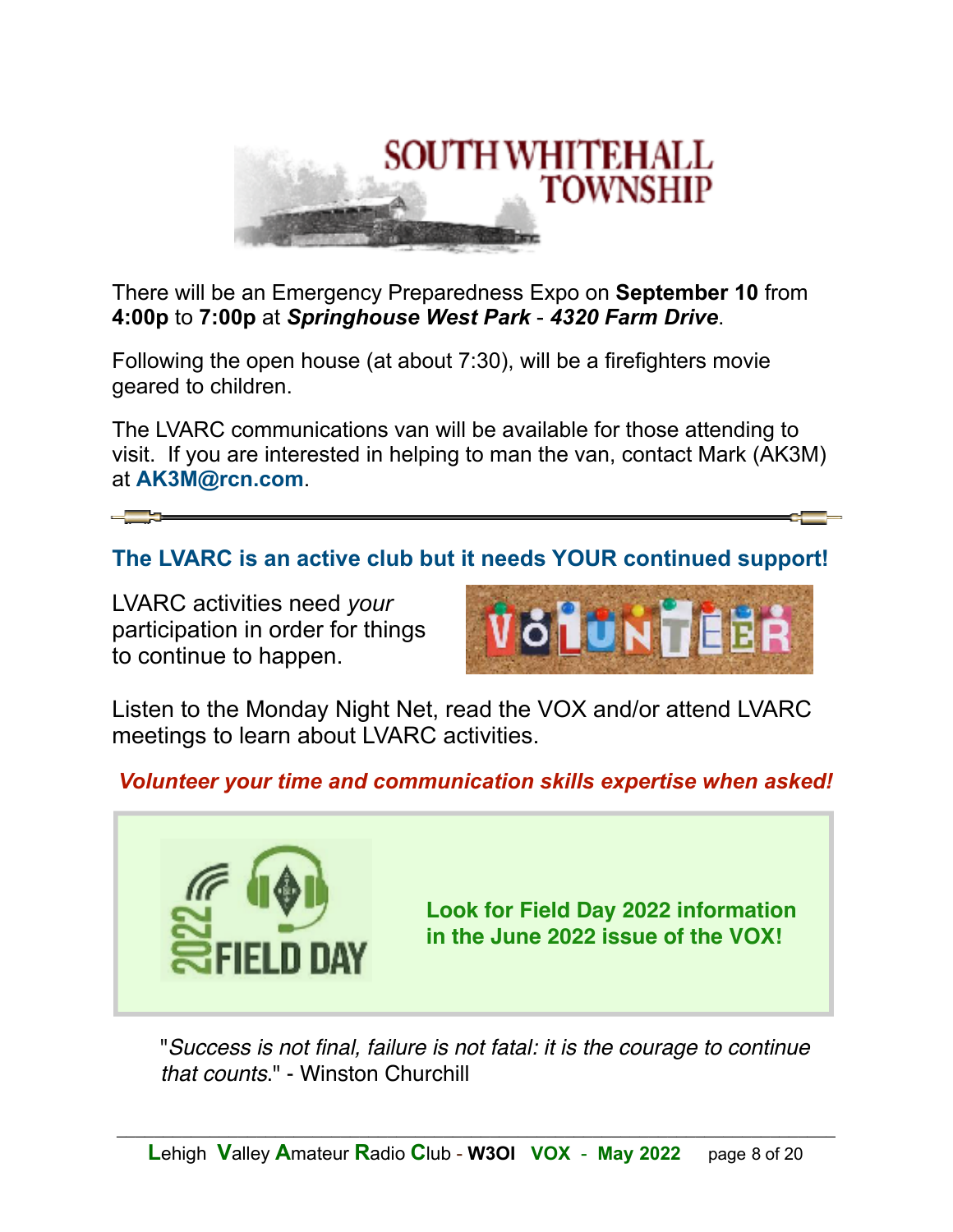

# **What does "hi" or "hi hi" mean in ham radio?**

(Answer in the June issue of the VOX)

# **May LVARC Test Session**

The next test session will be held on Friday **May 20**, 2022 at Hanover Elementary School at 6:00p.

#### **REGISTRATION IS NECESSARY!**

#### *Please note that the new FCC and test fees will be in effect.*

To register, contact Mark (AK3M) at **[AK3M@rcn.com](mailto:AK3M@rcn.com)** or call 610-428-4475.



### **LVARC ARES events are back for 2022!** Listen to **t**he Monday Night Net, attend a meeting and read the VOX. **Your help will be needed!**



# **Women's 5K Classic**

(de Mark - AK3M)

 The Women's 5K Classic, is the largest breast cancer fundraiser on the East Coast! I have been in touch with the event coordinator and she tells me that event will be held again this year on **Saturday**

**October 1** and they are requesting communications support again for this most worthy event. The entire 5K is held in the Lehigh Parkway.

Please check your calendar and volunteer early to help by contacting Mark (AK3M) at **AK3M@rcn.com**.

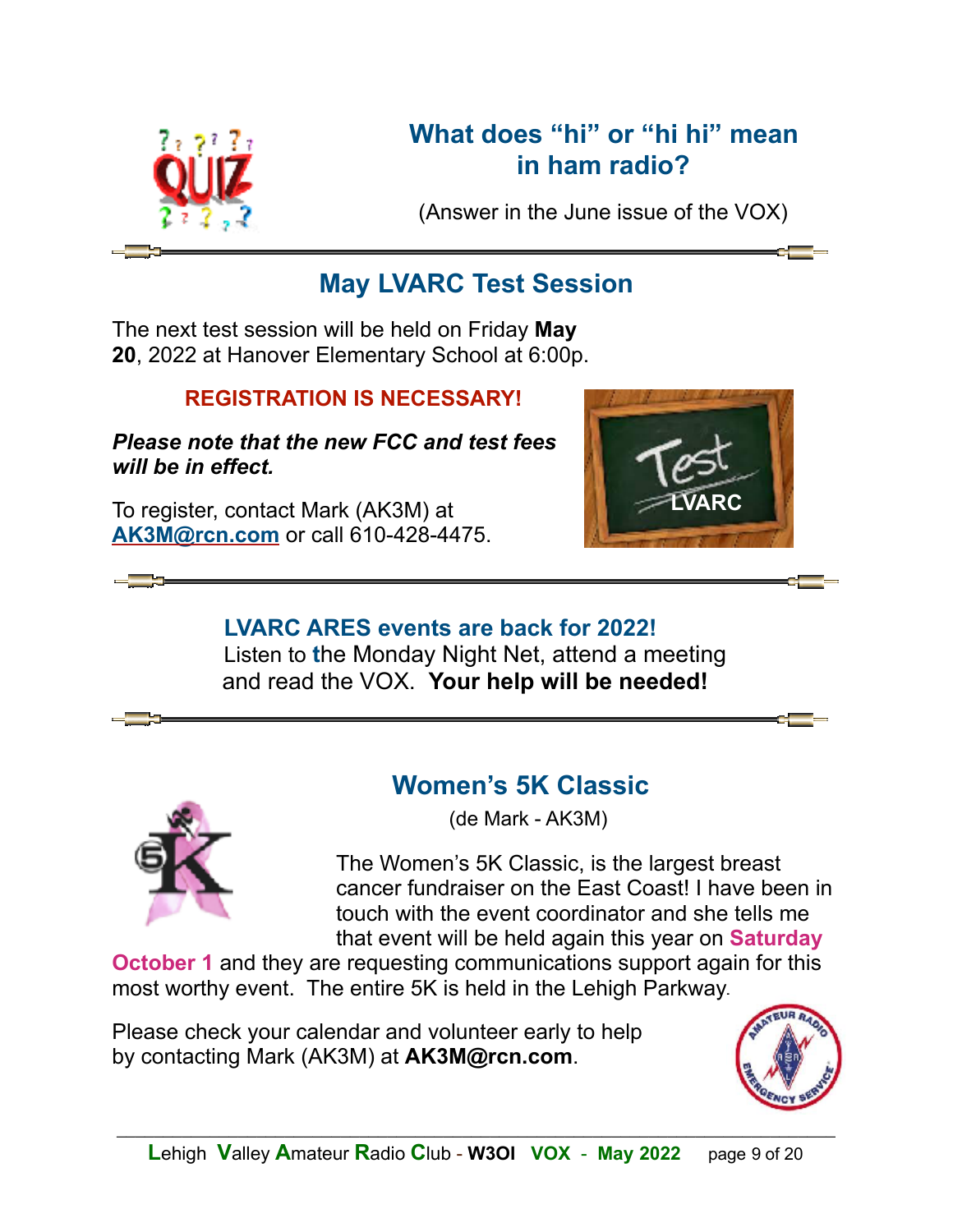#### **Minutes of the W3OI Amateur Radio Club**  April 2022 04/05/2022

Combo Local and Remote via Zoom

The Meeting was called to order by MB @ 1930

Secret Word, transceiver, Emailed to KS3RO@ARRL.NET

MB covered hybrid zoom meeting procedures, zoom will be an active participant in the meeting

Raise hand to signify a nay vote

Members attendance was 24, with 8 of them remote.

Online was interactive with full communications for both local and remotes

There were a total of members in attendance 11 remote members (as per the email method) and 8 Local Attendees.

The following Board Members were present at the meeting:

President – Myles Bodisch **PRESENT** 

Vice President – Jeff Bauer **PRESENT** 

Treasurer - Paul Ryan **PRESENT** 

Secretary - Steve Olock **PRESENT** 

Board Members:

**Mark AK3M PRESENT** 

**Phil KC3HMK PRESENT** 

**Matt KB3UZE PRESENT** 

**Rod N3XG PRESENT** 

**Dan KC3HWD PRESENT** 

#### **AGENDA**

Motion to approve the minutes as published in the Vox

Motion: KB3YOT and 2nd KC3EXO Rick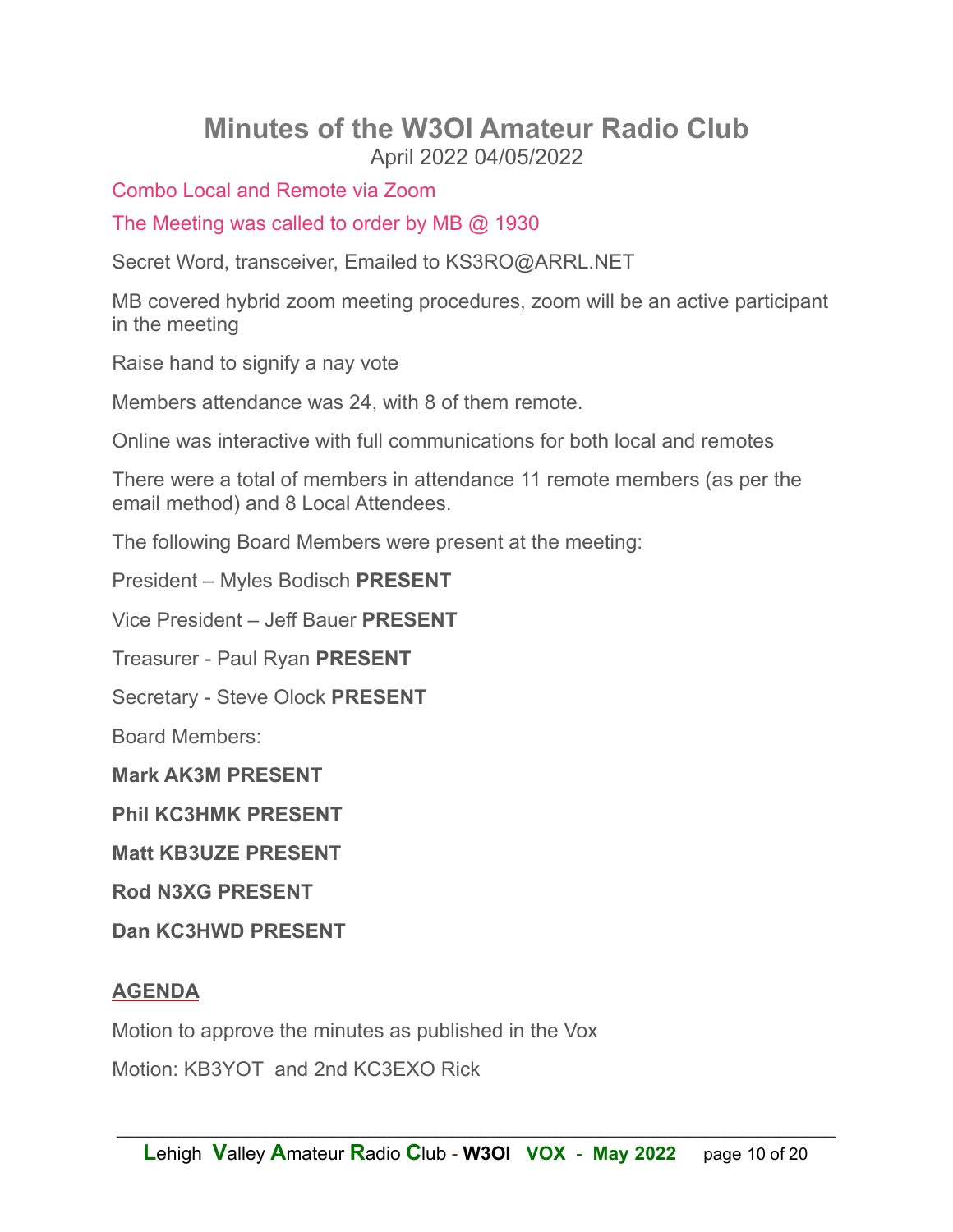Motion Passed Y

#### **Guests:**

**Program:** Mark, AK3M Via Remote a discussion on ARES event

Scott KB3 YOT will present Portable HF at the May general meeting

Hands on night is scheduled for 4/19 and the topic will be grounding by Myles KB3ZMA

June presentation will be Field Day Prep

**Treasurer's Report** (Paul - N0KIA)

Paul presented his treasurer report.

Significant topics were Zoom annual renewal, insurance annual renewal and some previously approved purchases for the trailer

Motion to accept treasurer's report by Carl ,AA3IX 2nd by Phil KC3HWD

Motion Passed Y

Item2: Vanguard account is approved, account is up and running and a transfer to fund the account can now take place

#### **Committee Reports:**

**Communications**: None:

#### **Website Discussion:**

Our current website is currently being hosted by a local provider that no longer offers self administered websites, and further we were inherited by them years ago through a relationship formed through Jeff Kelly.

While we have been hosted at no cost it is unknown whether the current host will release our .org domain or expect some payment to release for past hosting or registry fees.

I have made now 4 separate attempts via phone, email and talking to the secretary of the owner and I have received no communication back to see how to resolve the issue of getting the W3OI.ORG registry back. I am at a loss as to why they can't give me the courtesy of a return call.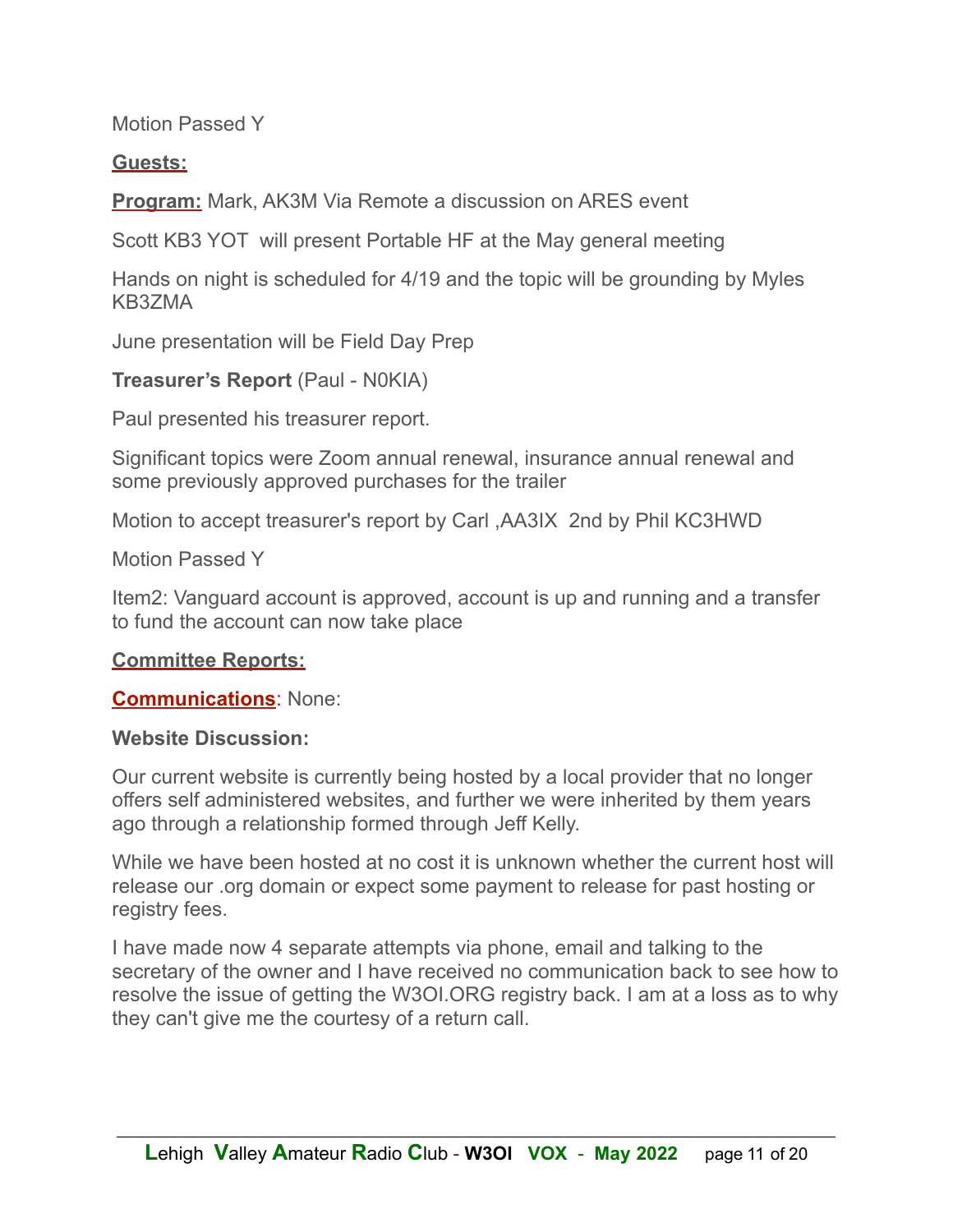In the interest of keeping a web domain, I purchased W3OI.COM and W3OI.CLUB, and will cover the registry for the first year while we decide how to proceed.

We have/had no interest in continuing to host through the service, and would like to move forward with another host that offers a more capable platform.

A committee was formed with Tom WW3TRG, Chuck W3CDY Richard KC3FEZ Steve KS3RO and Paul N0KIA and we discussed the website as it exists, and features that we desire for the rebuild of the website.

Features that are desirable for the website in addition to obviously a running website are an events calendar, a forum, a membership system for restriction of access to certain areas or information to registered members, and at least minimal commerce for offering membership sales with paypal as the payment portal.

We consulted with Matt Vanderhoff, a local provider that has previously done development with Tom and he presented a more than thorough offering of developing a website with our feature sets, and with annual hosting at a very reasonable cost.

We (W3OI) would maintain ownership of our domain, and backups of our website with nothing proprietary that would block us from moving to a new hose.

Richard KC3FEZ did offer a possibility of doing some development and hosting by a free google service but the board felt that in the interest of expediency in getting launched, being hosted by a for pay service that has some protection onward in the future and quick support that the commercial offering made more sense and would be a better use of our time.

The committee recommended that the club award the contract to Vanderson Tech, and the board approved the action.

In a vote signifying the general membership's approval, a motion was made by.Scott KBYOT , and 2nd Doug N3WGH.

A discussion was had after Richard KC3FEZ formalized a nay vote

The membership was polled online, and in person and the motion passed as follows

Nay: KC3FEZ

In Favor: from Online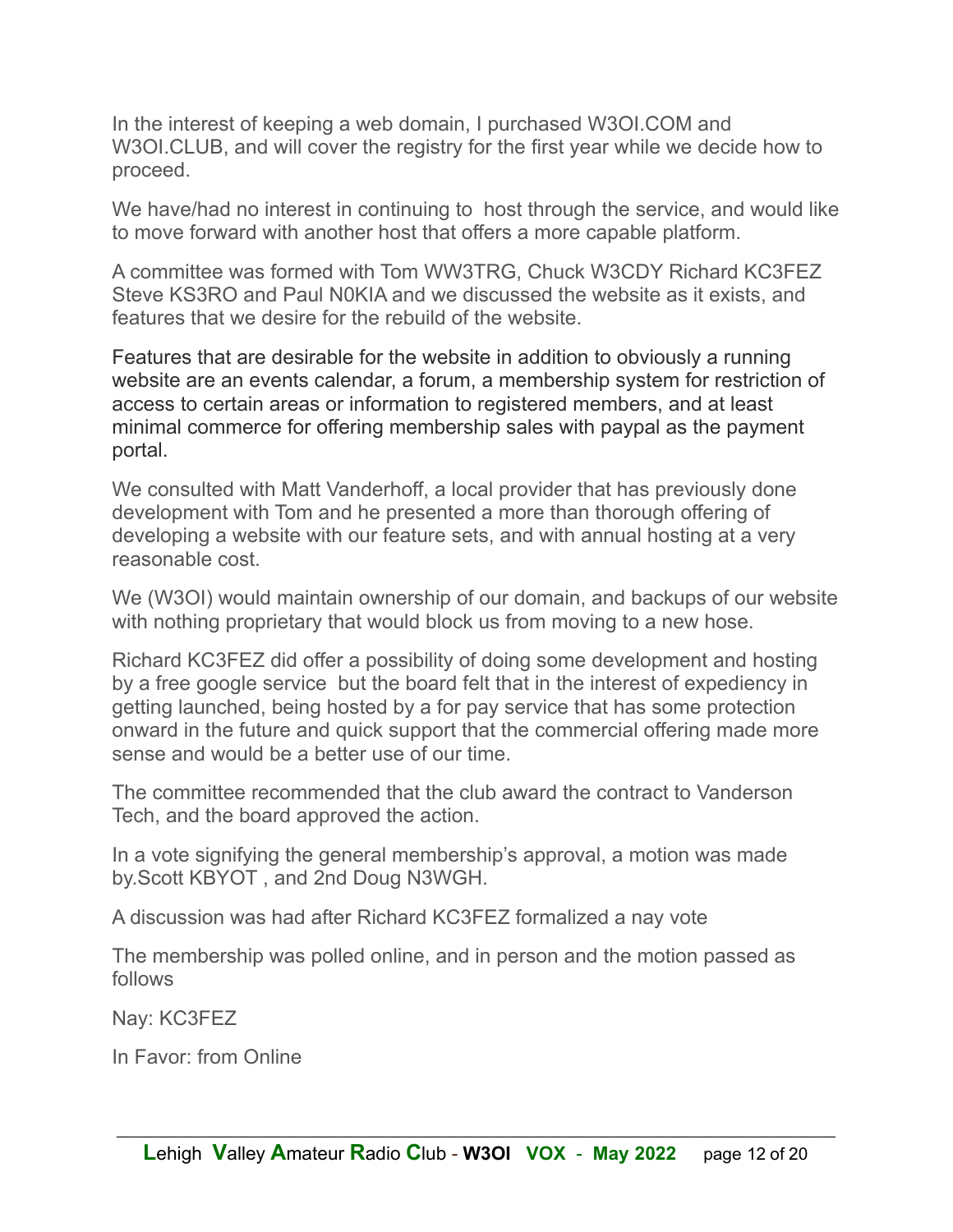Kc3ovg

AB3LZ

N3PVA

AK3KA

K<sub>2</sub>OPA

**KC3RMW** 

NR#R

Tun abs

AK3M yes

Uze abstention

**WE4PIN** abstention

**NOVGAabs** 

N3ET abs

In Person Results:

No abstensions, all room is yes

In total it was 25 yay 4 abs 1 nay

The motion carries

Promotion of the exploratory committee to a management committee for the website

W3CDY N0KIA KS3RO KC3FEZ and WW3TRG

Contact Chuck (W3CDY@arrl.net) with any issues not currently noted Mark AK3M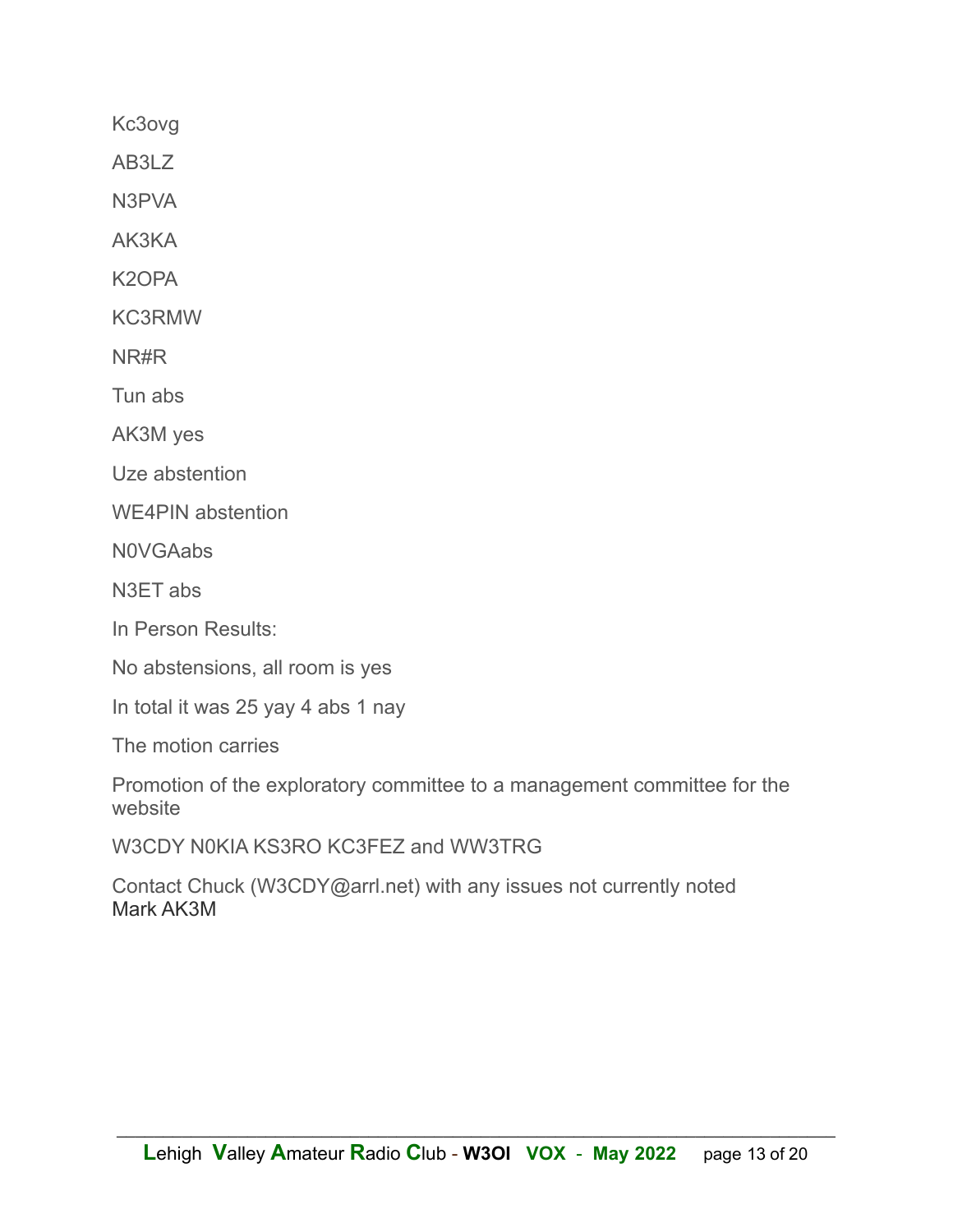#### **VE and ARES Reports for April 5 Meeting**

#### **VE Report**

**At the March 18, 2022 test session, 8 tested and 8 passed. All received their calls on Friday March 25, 2022.** 

**VEs in attendance included Mark (AK3M), Walt (KE3SP) and Don (N0VGA).** 

**The next LVARC test session will be held on Friday May 20, 2022.** 

**Please be advised that the test fee will increase effective April 19, 2022. New applicants will have to pay an FCC fee of \$35.00 using the CORES/ULS system and a \$15.00 test fee to the VE team at the time of the test.** 

#### **ARES Report**

**The first LVARC ARES event will be the St. Luke's Half Marathon held on Sunday April 24, 2022. Volunteers are still needed.** 

**Following the half marathon, will be the Hanover Township Spring 5K.** 

**To volunteer your time and expertise for any or all events, contact Mark (AK3M) at AK3M@rcn.com.** 

Registration is necessary. For more information or to register for a test session, contact Mark (AK3M) at AK3M@rcn.com.

Today's secret work is transceiver , email to KS3RO@arrl.net

Please whitelist <u>Ivarc.w3oi@gmail.com</u> and [paul.ryan@gmail.com](mailto:paul.ryan@gmail.com) and [kb3zma@gmail.com](mailto:kb3zma@gmail.com) if you have rcn or ptd for email address to allow yourself to receive the emails from the club

**Repeater**: Voters are in on .94 emmaus and bigrock are up

DStar server is now in, and it is reporting back to the trust service

Some issues in setting up the connection are being addressed

Positive responses for network, thursday night and sunday late morning for nets

2m, 10m, and details will be coming from N3XG

SSB Net is active and lively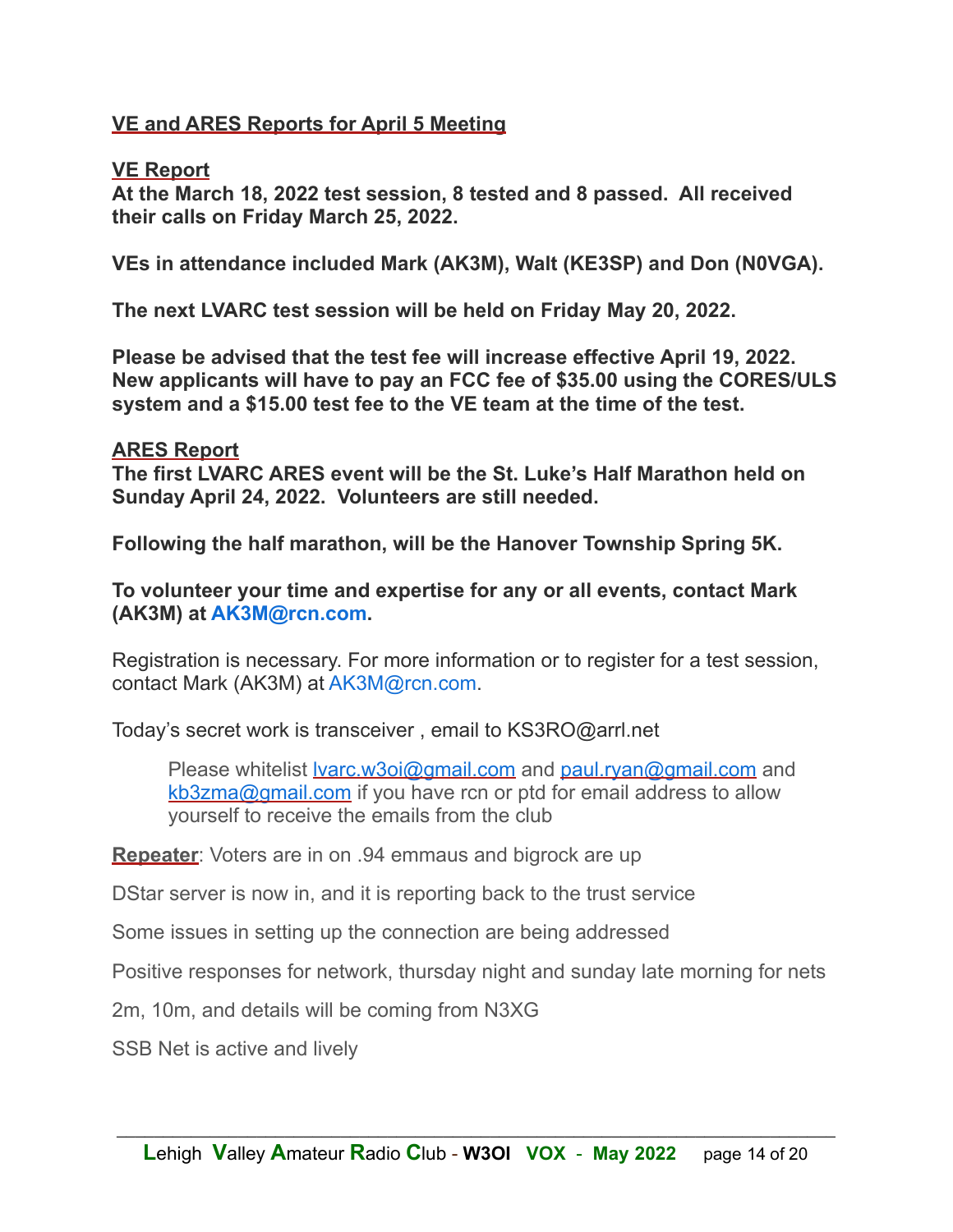**Club Station / Trailer:** We need to get up on the roof for antenna maintenance and in the trailer to be ready by field day.

John Ab3LZ has setup the storage bins and donated 2 chairs for use in the trailer

#### **Old Business:**

May 15th, Phil KB3HMK, Kidsfest event planned for Bethlehem, would like the trailer onsite if we can and needs people to demonstrate at Kidsfest

HF or 2M 12-4 time frame please contact Phil for details

N0KIA noted Trustee change from AA3IX as trustee, to Steve KS3RO

Dues were due, please make the payment and get it into Paul

(PAUL RYAN, N0KIA 5814 LINDBERGH ST OREFIELD, PA 18069)

#### **New Business:**

Donation to Tri Clover Fire COmpany, 2022 \$250

Rod N3XG first, 2nd by Scott KB3YOT

Motion Passed

Sept 10th event, Emergency preparedness for South Whitehall Township,will be at Lowes, in Whitehall.

Details to follow

**New Members:** 

Edward Repyneck KC3SCN General

Bryan Clarke K3RNV General

Kevin J Altmiller KC3TUP Technician

Joe F TomanikIII KC3TUN Technician

John E Gilda K3DEW Technician

Motion to accept these new members by Walt KE3SP Dan KC3HWD 2nded

Motion Carried

It was noted that there are 81 current members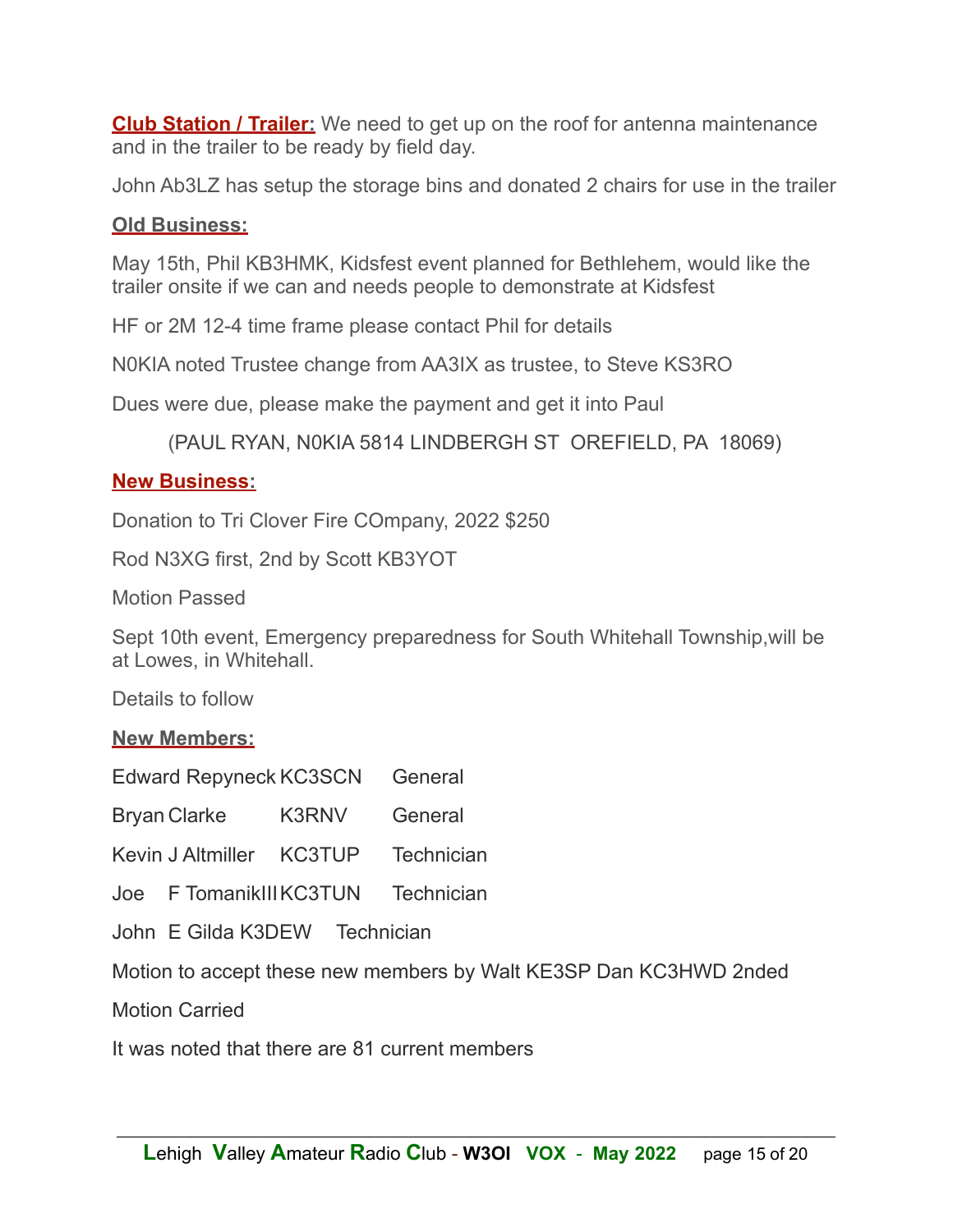Richard KC3FEZ asked for some details regarding the free memberships and packets that our VEC team extends and it was decided to only offer the membership packet at ttis time

**Sick Call:** No none members on the sick call

#### **Good of the Order:**

None:

For details on a Russian kerosene radio, follow https://swling.com/blog/2020/05/ soviet-era-kerosene-lamp-generator-gives-new-meaning-to-lets-fire-up-the-radio/

The LVARC Monthly Business Meeting Closed at (EST)2043

Motion to accept made by:KC3YOT and 2nd by KB3HMK

Motion Passed

Respectfully Submitted Steve Olock KS3RO, Secretary





The S.S. Minnow was jokingly named after the head of the FCC.

# **Its ARES season!**

Your help is needed.

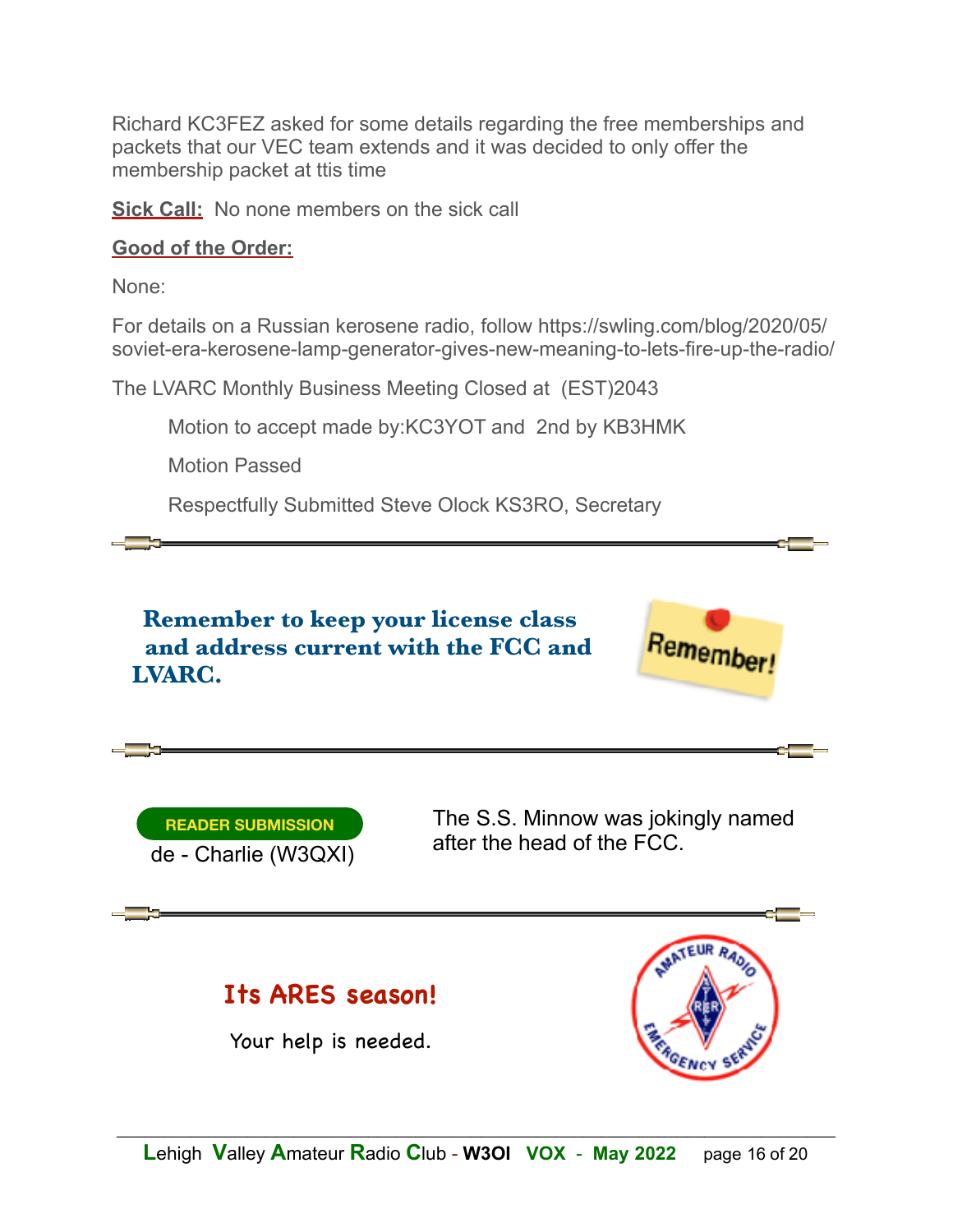# **First LVARC ARES Event of 2022 a** *BIG* **Success!**



(de mark- AK3M)

**O**n a picture perfect day on April 24, 2022, **sixteen** LVARC operators were on their positions ready for the 2022 St. Luke's Half Marathon. The day started out with sun and 54 degrees ready to welcome almost 2,000 runners to the streets of Allentown and the Lehigh Parkway. The day went very smoothly as there were no EMS calls and very few demands for the "Sag Wagon." Dr. Martinez, my contact for the event, was once again very pleased with our service and has already invited us to return to provide communications support for their 2023 event!

Without there help of volunteers, LVARC ARES event could not happen. A big TNX to the following operators for volunteering their time and communications expertise: **Larry** (NR3R), **Charles** (KC3TDQ), **Mark** (AK3M), **Don** (N0VGA), **Mike** (KC3BLF), **Andy** (AK3KA), **Scott** (KA1ZRQ), **Richard** (KC3FEZ), **Brian** (KB3QHA), **Mike** (KC3HOJ), **Paul** (KA3MTY), **Nick** (KC3EKC), **Rob** (AB3RC), **Scotty** (KZ4ASR), **Steve** (KS3RO) and **Chris** (N3RPV).

Below and on pages 18 and 19 are pictures submitted by some of our operators.



 **Net Control Station** 

Pictures courtesy of Larry (NR3R) and Charles (KC3TDQ)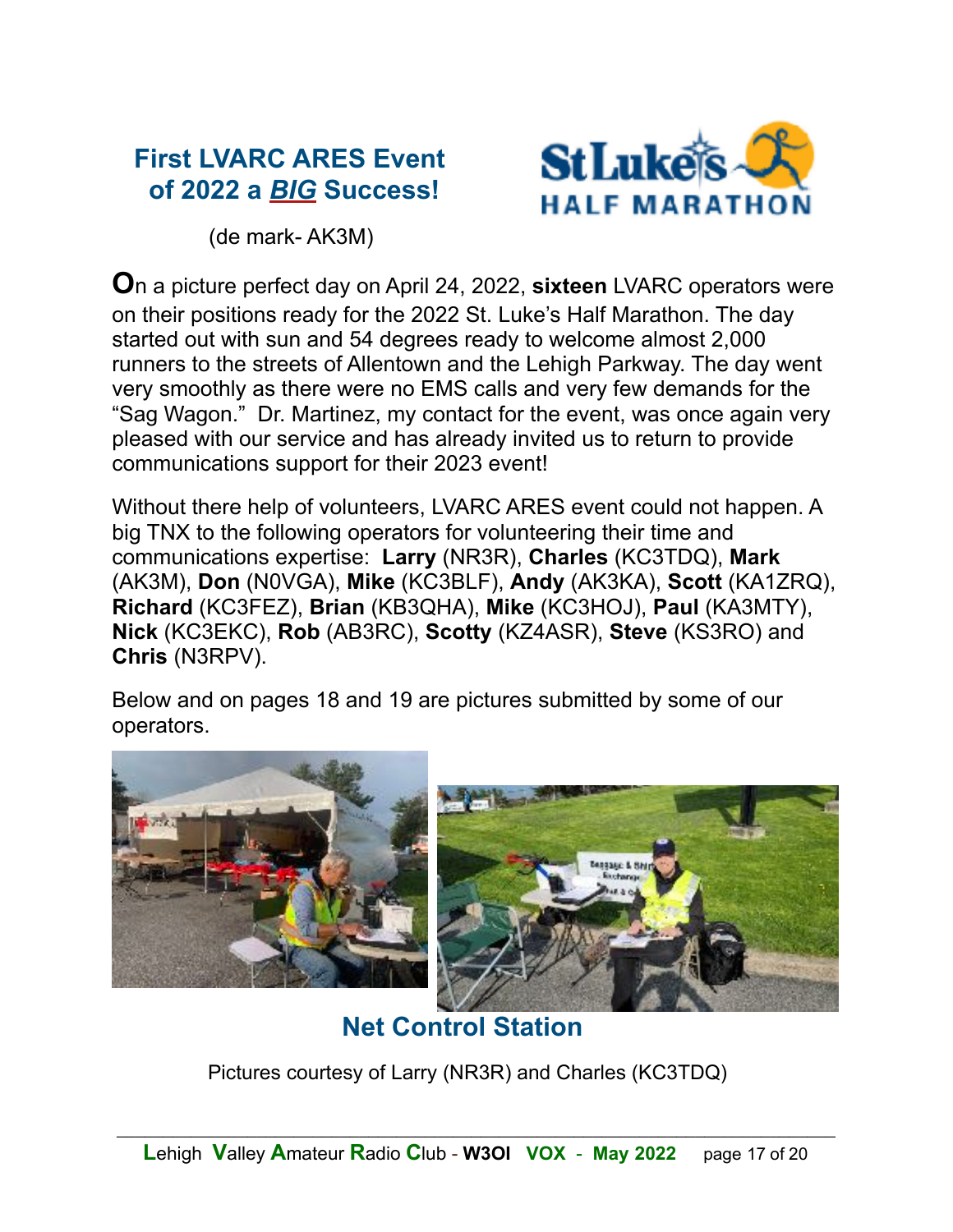

Pictures courtesy of Mark (AK3M)



Pictures courtesy of Scott (KZ4ASR)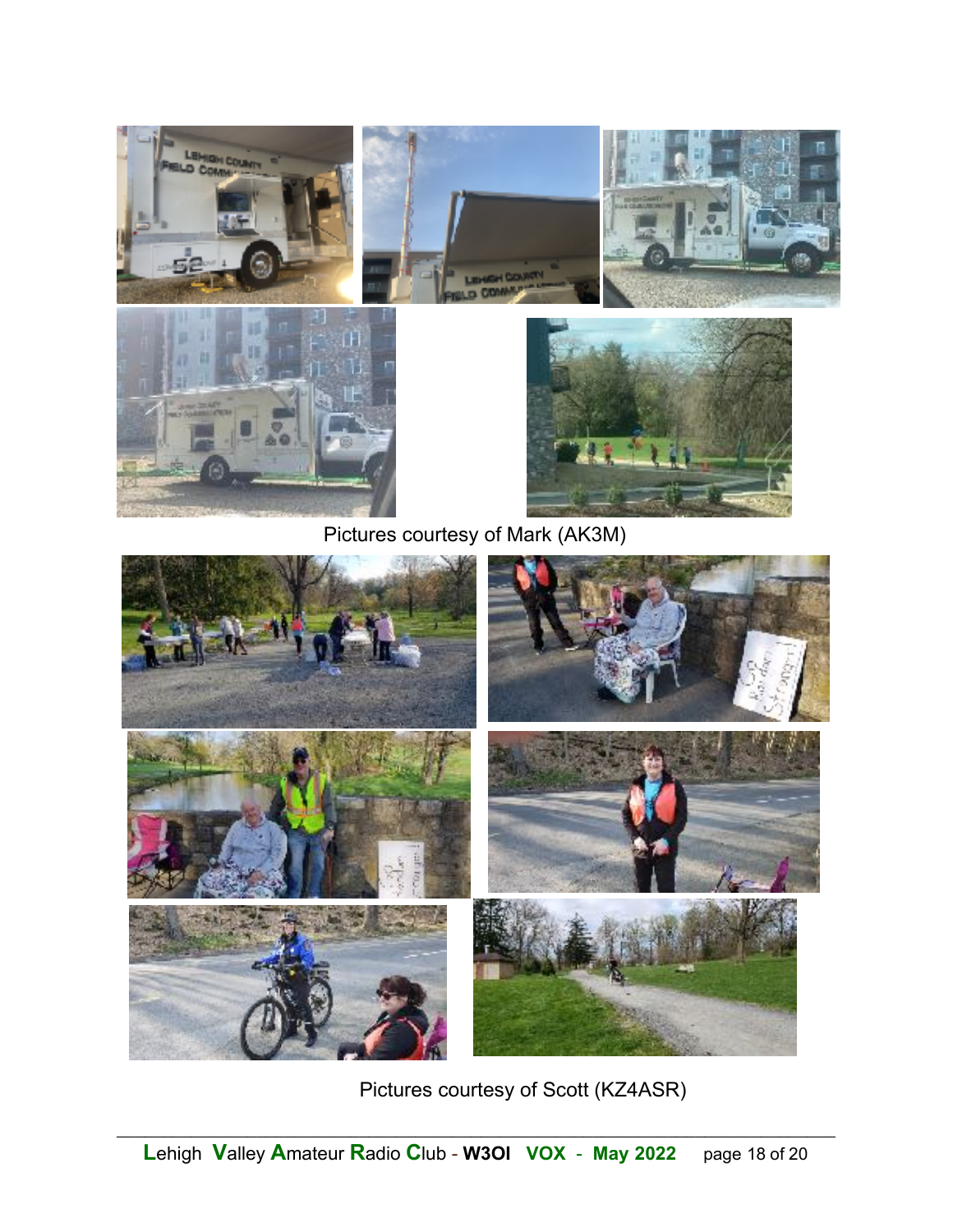













Pictures courtesy of<br>Don (N0VGA)